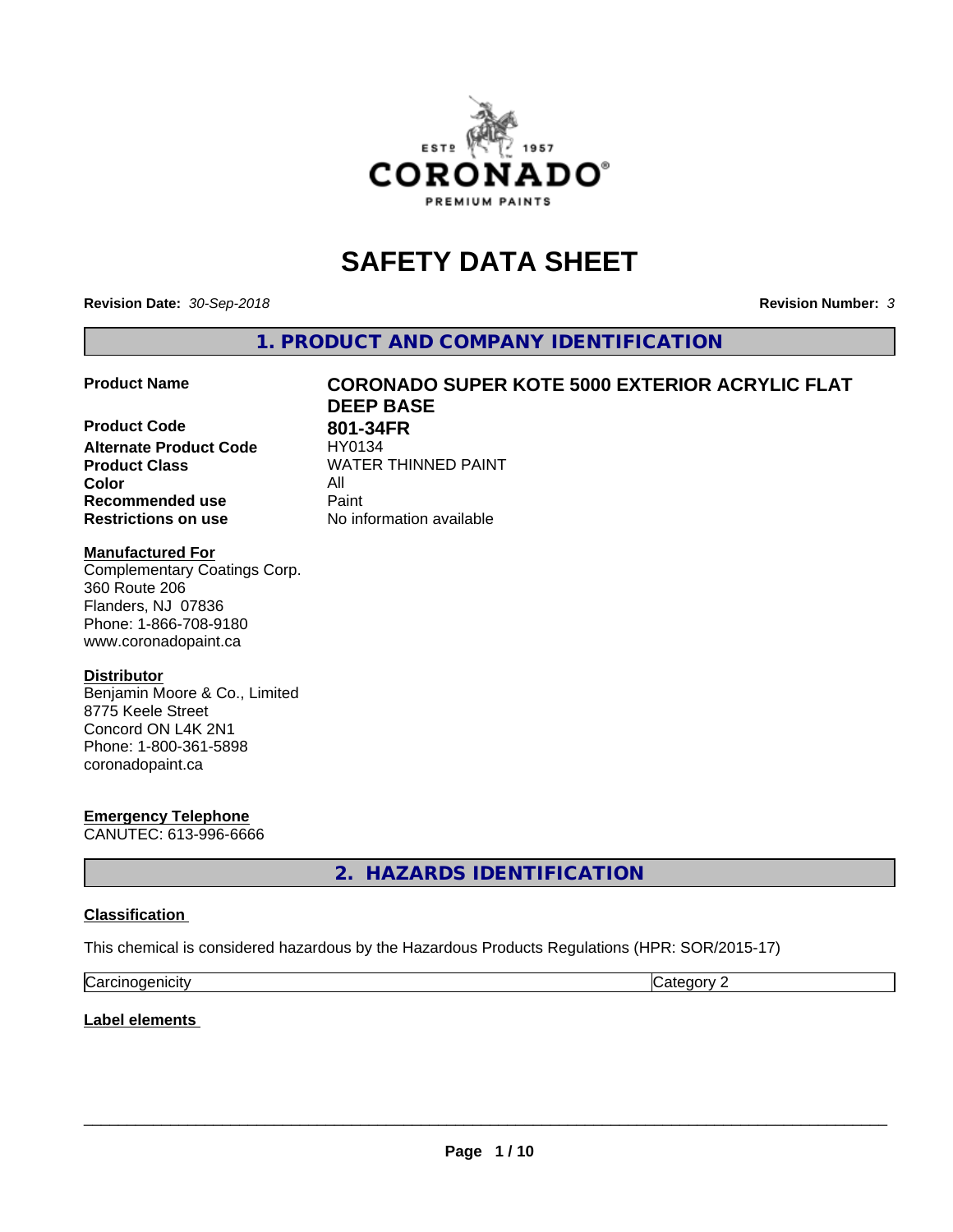# **Warning**

**Hazard statements** Suspected of causing cancer



**Odor** little or no odor

### **Precautionary Statements - Prevention**

Obtain special instructions before use Do not handle until all safety precautions have been read and understood Use personal protective equipment as required

#### **Precautionary Statements - Response**

IF exposed or concerned: Get medical advice/attention

#### **Precautionary Statements - Storage** Store locked up

**Precautionary Statements - Disposal** Dispose of contents/container to an approved waste disposal plant

#### **Other information**

No information available

| <b>Chemical name</b>                       | CAS No.       | Weight-%       |
|--------------------------------------------|---------------|----------------|
| Nepheline syenite                          | 37244-96-5    | $10 - 30%$     |
| Titanium dioxide                           | 13463-67-7    | $3 - 7%$       |
| Zinc oxide                                 | 1314-13-2     | l - 5%         |
| Propylene glycol                           | $57 - 55 - 6$ | 1 - 5%         |
| Sodium C14-C16 olefin sulfonate            | 68439-57-6    | $0.1 - 0.25\%$ |
| Urea, N-(3,4-dichlorophenyl)-N,N-dimethyl- | 330-54-1      | $0.1 - 0.25\%$ |

# **3. COMPOSITION INFORMATION ON COMPONENTS**

\_\_\_\_\_\_\_\_\_\_\_\_\_\_\_\_\_\_\_\_\_\_\_\_\_\_\_\_\_\_\_\_\_\_\_\_\_\_\_\_\_\_\_\_\_\_\_\_\_\_\_\_\_\_\_\_\_\_\_\_\_\_\_\_\_\_\_\_\_\_\_\_\_\_\_\_\_\_\_\_\_\_\_\_\_\_\_\_\_\_\_\_\_

# **4. FIRST AID MEASURES**

**General Advice** No hazards which require special first aid measures.

**Eye Contact Exercise 2.1 All 2.5 All 2.5 All 2.6 All 2.6 All 2.6 All 2.6 All 2.6 All 2.6 All 2.6 All 2.6 All 2.6 All 2.6 All 2.6 All 2.6 All 2.6 All 2.6 All 2.6 All 2.6 All 2.6 All 2.6 All 2.6 All 2.6 All 2.6 All 2.6 Al** minutes and consult a physician.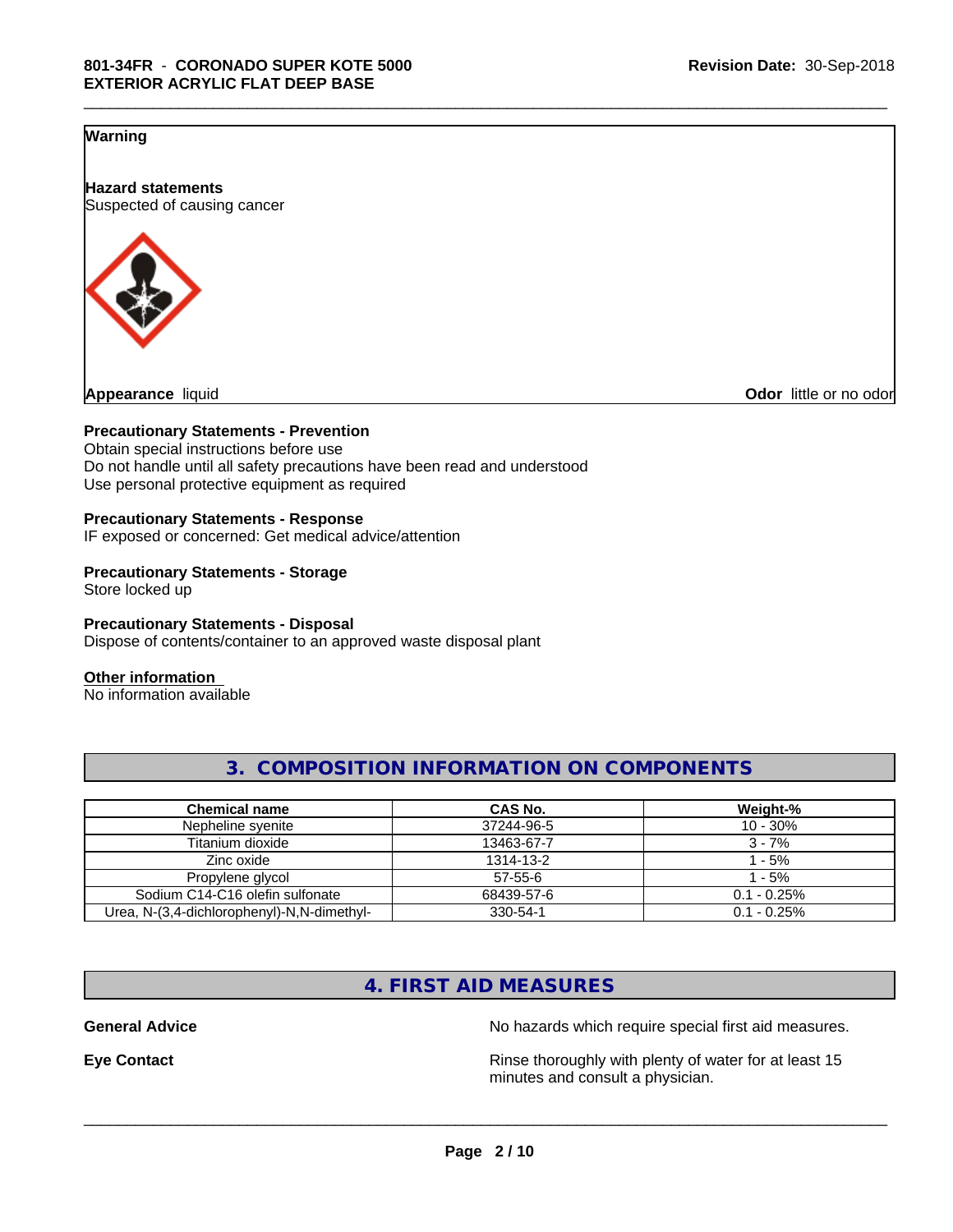| <b>Skin Contact</b>                                                              | Wash off immediately with soap and plenty of water while<br>removing all contaminated clothes and shoes.                                     |  |  |  |
|----------------------------------------------------------------------------------|----------------------------------------------------------------------------------------------------------------------------------------------|--|--|--|
| <b>Inhalation</b>                                                                | Move to fresh air. If symptoms persist, call a physician.                                                                                    |  |  |  |
| Ingestion                                                                        | Clean mouth with water and afterwards drink plenty of<br>water. Consult a physician if necessary.                                            |  |  |  |
| <b>Most Important Symptoms/Effects</b>                                           | None known.                                                                                                                                  |  |  |  |
| <b>Notes To Physician</b>                                                        | Treat symptomatically.                                                                                                                       |  |  |  |
|                                                                                  | 5. FIRE-FIGHTING MEASURES                                                                                                                    |  |  |  |
| <b>Suitable Extinguishing Media</b>                                              | Use extinguishing measures that are appropriate to local<br>circumstances and the surrounding environment.                                   |  |  |  |
| <b>Protective Equipment And Precautions For</b><br><b>Firefighters</b>           | As in any fire, wear self-contained breathing apparatus<br>pressure-demand, MSHA/NIOSH (approved or equivalent)<br>and full protective gear. |  |  |  |
| <b>Specific Hazards Arising From The Chemical</b>                                | Closed containers may rupture if exposed to fire or<br>extreme heat.                                                                         |  |  |  |
| <b>Sensitivity To Mechanical Impact</b>                                          | No.                                                                                                                                          |  |  |  |
| <b>Sensitivity To Static Discharge</b>                                           | No                                                                                                                                           |  |  |  |
| <b>Flash Point Data</b><br>Flash Point (°F)<br>Flash Point (°C)<br><b>Method</b> | Not applicable<br>Not applicable<br>Not applicable                                                                                           |  |  |  |
| <b>Flammability Limits In Air</b>                                                |                                                                                                                                              |  |  |  |
| Lower flammability limit:<br><b>Upper flammability limit:</b>                    | Not applicable<br>Not applicable                                                                                                             |  |  |  |
| Health: 1<br>Flammability: 0<br><b>NFPA</b>                                      | Instability: 0<br><b>Special: Not Applicable</b>                                                                                             |  |  |  |
| NFPA Leaend                                                                      |                                                                                                                                              |  |  |  |

\_\_\_\_\_\_\_\_\_\_\_\_\_\_\_\_\_\_\_\_\_\_\_\_\_\_\_\_\_\_\_\_\_\_\_\_\_\_\_\_\_\_\_\_\_\_\_\_\_\_\_\_\_\_\_\_\_\_\_\_\_\_\_\_\_\_\_\_\_\_\_\_\_\_\_\_\_\_\_\_\_\_\_\_\_\_\_\_\_\_\_\_\_

- 0 Not Hazardous
- 1 Slightly
- 2 Moderate
- 3 High
- 4 Severe

*The ratings assigned are only suggested ratings, the contractor/employer has ultimate responsibilities for NFPA ratings where this system is used.*

*Additional information regarding the NFPA rating system is available from the National Fire Protection Agency (NFPA) at www.nfpa.org.*

# **6. ACCIDENTAL RELEASE MEASURES**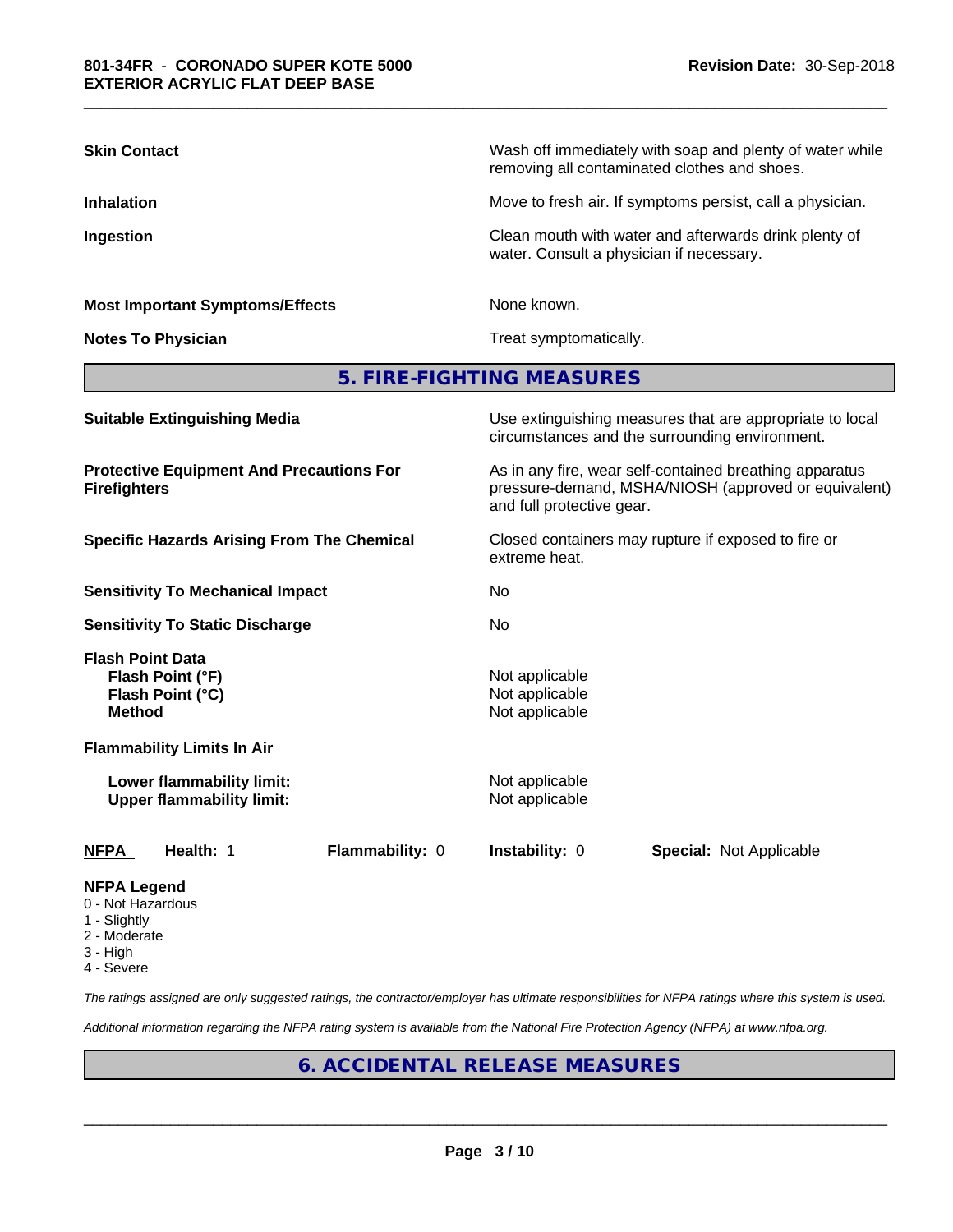**Personal Precautions Precautions** Avoid contact with skin, eyes and clothing. Ensure adequate ventilation.

**Other Information Other Information Prevent further leakage or spillage if safe to do so.** 

**Environmental precautions** See Section 12 for additional Ecological Information.

**Methods for Cleaning Up Example 20 All 20 All 20 All 20 Soak** up with inert absorbent material. Sweep up and shovel into suitable containers for disposal.

# **7. HANDLING AND STORAGE**

**Handling Handling Avoid contact with skin, eyes and clothing. Avoid breathing** vapors, spray mists or sanding dust. In case of insufficient ventilation, wear suitable respiratory equipment.

**Storage Keep container tightly closed. Keep out of the reach of Keep** container tightly closed. Keep out of the reach of

**Incompatible Materials No information available** 

\_\_\_\_\_\_\_\_\_\_\_\_\_\_\_\_\_\_\_\_\_\_\_\_\_\_\_\_\_\_\_\_\_\_\_\_\_\_\_\_\_\_\_\_\_\_\_\_\_\_\_\_\_\_\_\_\_\_\_\_\_\_\_\_\_\_\_\_\_\_\_\_\_\_\_\_\_\_\_\_\_\_\_\_\_\_\_\_\_\_\_\_\_

# **8. EXPOSURE CONTROLS/PERSONAL PROTECTION**

children.

#### **Exposure Limits**

| <b>Chemical name</b>                                 | <b>ACGIH TLV</b>                               | Alberta                                       | <b>British Columbia</b>                          | <b>Ontario</b>                                          | Quebec                                                                           |
|------------------------------------------------------|------------------------------------------------|-----------------------------------------------|--------------------------------------------------|---------------------------------------------------------|----------------------------------------------------------------------------------|
| Nepheline syenite                                    | N/E                                            | N/E                                           | N/E                                              | 10 mg/m $3$ - TWA                                       | N/E                                                                              |
| Titanium dioxide                                     | 10 mg/m $3$ - TWA                              | 10 mg/m $3$ - TWA                             | 10 mg/m $3$ - TWA<br>$3$ mg/m <sup>3</sup> - TWA | 10 mg/m $3$ - TWA                                       | 10 mg/m $3$ - TWAEV                                                              |
| Zinc oxide                                           | $2 \text{ mg/m}^3$ - TWA<br>10 mg/m $3 -$ STEL | $2 \text{mq/m}^3$ - TWA<br>10 mg/m $3 -$ STEL | $2 \text{ mg/m}^3$ - TWA<br>10 mg/m $3 -$ STEL   | $2 \text{mq/m}^3$ - TWA<br>10 mg/m $3 -$ STEL           | 10 mg/m $3$ - TWAEV<br>$5 \text{ mg/m}^3$ - TWAEV<br>10 mg/m <sup>3</sup> - STEV |
| Propylene glycol                                     | N/E                                            | N/E                                           | N/E                                              | 10 mg/m $3$ - TWA<br>50 ppm - TWA<br>155 mg/m $3$ - TWA | N/E                                                                              |
| Urea.<br>$N-(3,4$ -dichlorophenyl)-N,N-di<br>methyl- | $10 \text{ mg/m}^3$ - TWA                      | 10 $mq/m3$ - TWA                              | 10 mg/m $3 - TWA$                                | 10 $mq/m3$ - TWA                                        | $10 \text{ mg/m}$ <sup>3</sup> - TWAEV                                           |

#### **Legend**

ACGIH - American Conference of Governmental Industrial Hygienists Alberta - Alberta Occupational Exposure Limits

British Columbia - British Columbia Occupational Exposure Limits

Ontario - Ontario Occupational Exposure Limits Quebec - Quebec Occupational Exposure Limits

N/E - Not established

# **Personal Protective Equipment**

**Engineering Measures Ensure** Ensure adequate ventilation, especially in confined areas.

**Eye/Face Protection Safety glasses with side-shields. Skin Protection Protection Protective gloves and impervious clothing. Respiratory Protection In case of insufficient ventilation wear suitable respiratory** equipment.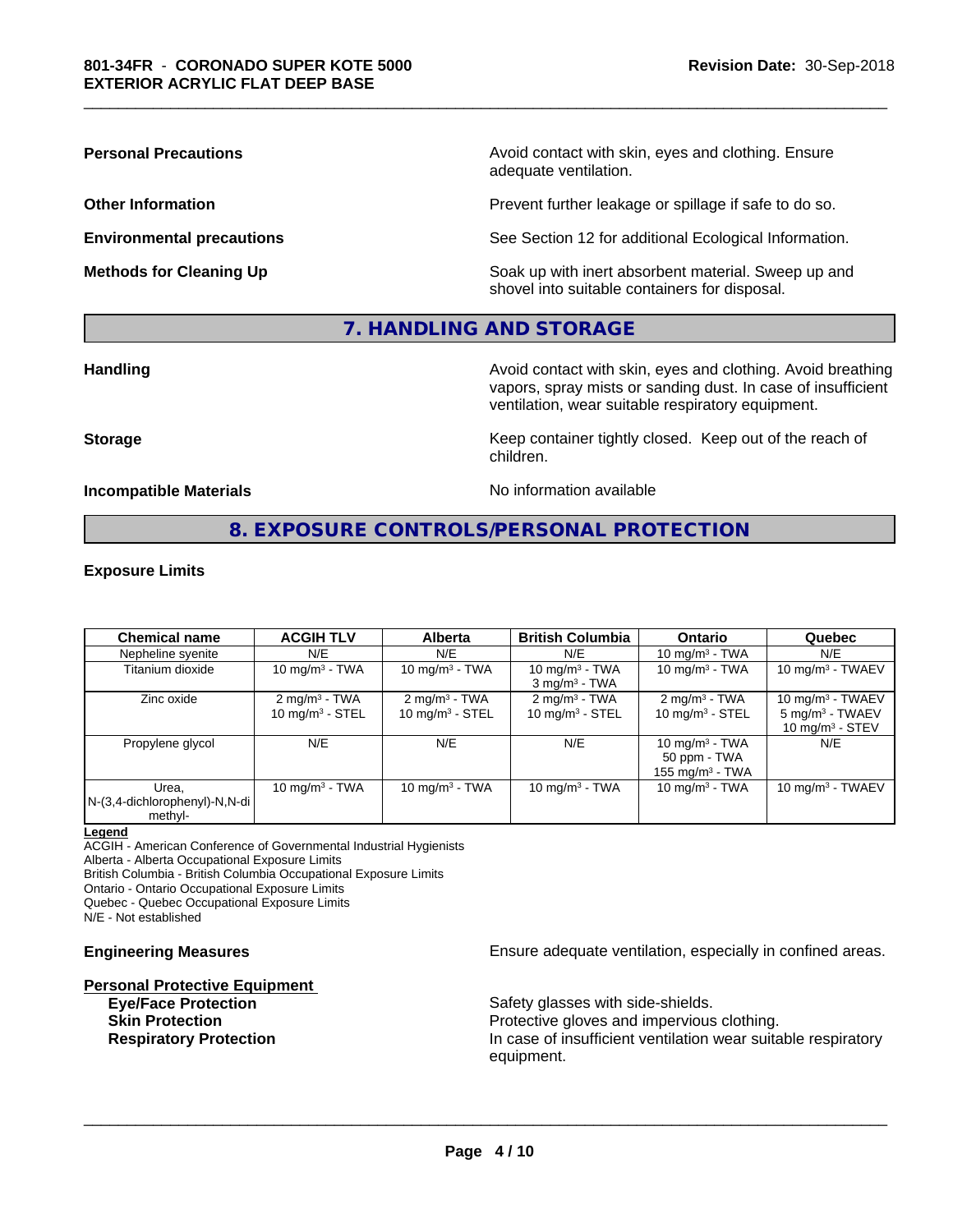**Hygiene Measures Avoid contact with skin, eyes and clothing. Remove and Avoid contact with skin, eyes and clothing. Remove and Avoid contact with skin, eyes and clothing. Remove and** wash contaminated clothing before re-use. Wash thoroughly after handling.

# **9. PHYSICAL AND CHEMICAL PROPERTIES**

**Appearance** liquid **Odor** little or no odor **Odor Threshold No information available No information available Density (lbs/gal)** 10.8 - 10.9 **Specific Gravity** 1.29 - 1.31 **pH** No information available **Viscosity (cps)** No information available **Solubility(ies)** No information available **Water solubility**<br> **Evaporation Rate**<br> **Evaporation Rate**<br> **Evaporation Rate Vapor** pressure @20 °C (kPa) **Vapor density**<br> **We Solids**<br>
We Solids
2018 **Wt. % Solids** 45 - 55 **Vol. % Solids Wt. % Volatiles** 45 - 55 **Vol. % Volatiles VOC Regulatory Limit (g/L)** < 50 **Boiling Point (°F)** 212 **Boiling Point (°C)** 100<br>**Freezing Point (°F)** 32 **Freezing Point (°F) Freezing Point (°C)** 0 **Flash Point (°F) Flash Point (°C)** Not applicable **Method** Not applicable **Flammability** (solid, gas) **Upper flammability limit:** Not applicable **Lower flammability limit:**<br> **Autoignition Temperature (°F)** Not applicable havailable available **Autoignition Temperature (°F) Autoignition Temperature (°C)** No information available **Decomposition Temperature (°F)** No information available<br> **Decomposition Temperature (°C)** No information available **Decomposition Temperature (°C) Partition coefficient** No information available

No information available<br>No information available

\_\_\_\_\_\_\_\_\_\_\_\_\_\_\_\_\_\_\_\_\_\_\_\_\_\_\_\_\_\_\_\_\_\_\_\_\_\_\_\_\_\_\_\_\_\_\_\_\_\_\_\_\_\_\_\_\_\_\_\_\_\_\_\_\_\_\_\_\_\_\_\_\_\_\_\_\_\_\_\_\_\_\_\_\_\_\_\_\_\_\_\_\_

# **10. STABILITY AND REACTIVITY**

| <b>Reactivity</b>                         | Not Applicable                           |
|-------------------------------------------|------------------------------------------|
| <b>Chemical Stability</b>                 | Stable under normal conditions.          |
| <b>Conditions to avoid</b>                | Prevent from freezing.                   |
| <b>Incompatible Materials</b>             | No materials to be especially mentioned. |
| <b>Hazardous Decomposition Products</b>   | None under normal use.                   |
| <b>Possibility of hazardous reactions</b> | None under normal conditions of use.     |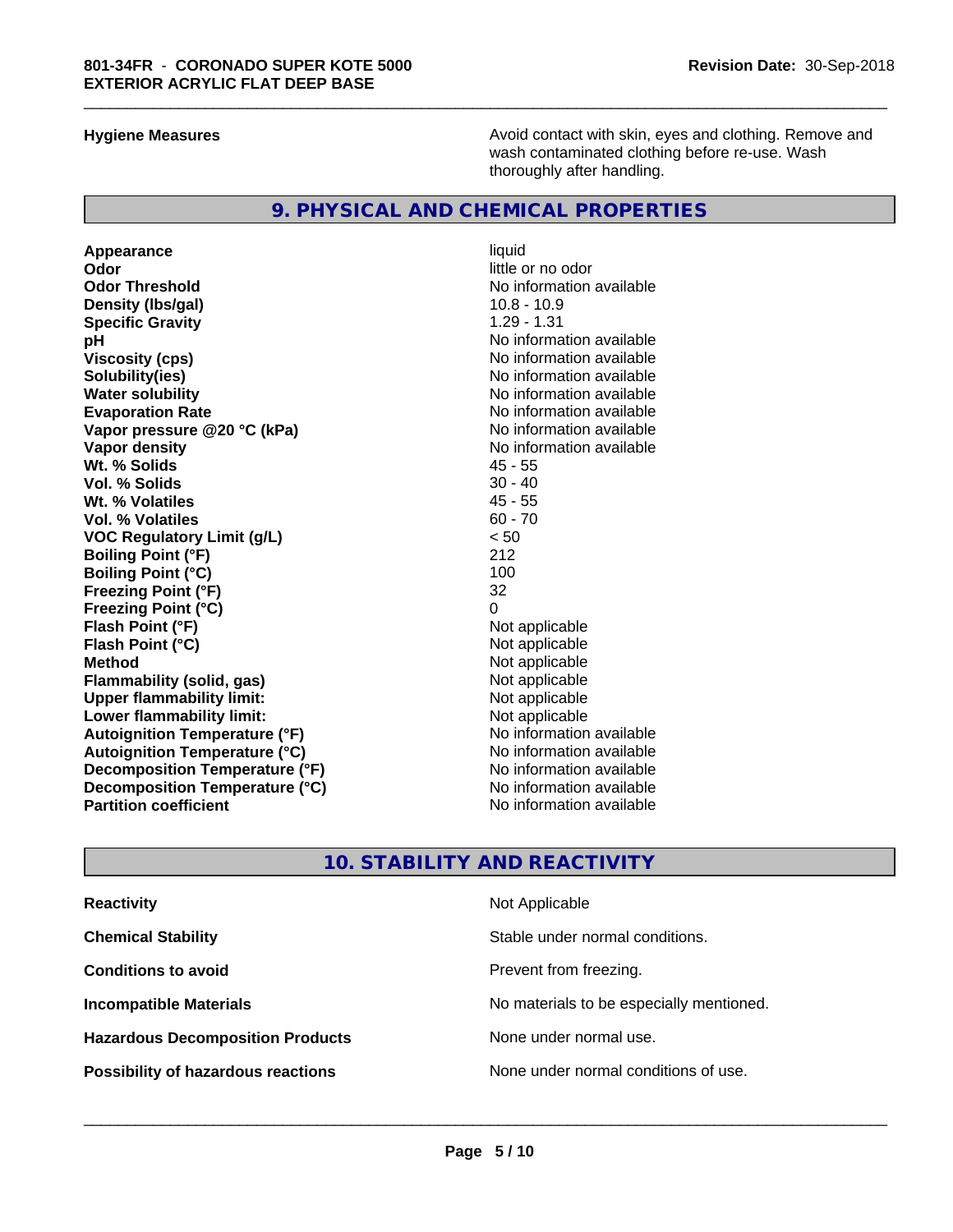# **11. TOXICOLOGICAL INFORMATION**

\_\_\_\_\_\_\_\_\_\_\_\_\_\_\_\_\_\_\_\_\_\_\_\_\_\_\_\_\_\_\_\_\_\_\_\_\_\_\_\_\_\_\_\_\_\_\_\_\_\_\_\_\_\_\_\_\_\_\_\_\_\_\_\_\_\_\_\_\_\_\_\_\_\_\_\_\_\_\_\_\_\_\_\_\_\_\_\_\_\_\_\_\_

| <b>Product Information</b>                                                                 |                                                          |
|--------------------------------------------------------------------------------------------|----------------------------------------------------------|
| Information on likely routes of exposure                                                   |                                                          |
| <b>Principal Routes of Exposure</b>                                                        | Eye contact, skin contact and inhalation.                |
|                                                                                            |                                                          |
| <b>Acute Toxicity</b><br><b>Product Information</b>                                        | No information available                                 |
|                                                                                            |                                                          |
| Symptoms related to the physical, chemical and toxicological characteristics               |                                                          |
| <b>Symptoms</b>                                                                            | No information available                                 |
| Delayed and immediate effects as well as chronic effects from short and long-term exposure |                                                          |
| Eye contact                                                                                | May cause slight irritation                              |
| <b>Skin contact</b>                                                                        | Substance may cause slight skin irritation. Prolonged or |
|                                                                                            | repeated contact may dry skin and cause irritation.      |
| <b>Inhalation</b>                                                                          | May cause irritation of respiratory tract.               |
| Ingestion                                                                                  | Ingestion may cause gastrointestinal irritation, nausea, |
|                                                                                            | vomiting and diarrhea.                                   |
| <b>Sensitization</b>                                                                       | No information available.                                |
| <b>Neurological Effects</b>                                                                | No information available.                                |
| <b>Mutagenic Effects</b>                                                                   | No information available.                                |
| <b>Reproductive Effects</b>                                                                | No information available.                                |
| <b>Developmental Effects</b>                                                               | No information available.                                |
| <b>Target organ effects</b>                                                                | No information available.                                |
| <b>STOT - single exposure</b>                                                              | No information available.                                |
| <b>STOT - repeated exposure</b>                                                            | No information available.                                |
| Other adverse effects                                                                      | No information available.                                |
| <b>Aspiration Hazard</b>                                                                   | No information available.                                |
| <b>Numerical measures of toxicity</b>                                                      |                                                          |

**The following values are calculated based on chapter 3.1 of the GHS document**

| <b>ATEmix (oral)</b>   | 107471        |
|------------------------|---------------|
| <b>ATEmix (dermal)</b> | 1659886 mg/kg |

#### **Component Information**

Titanium dioxide LD50 Oral: > 10000 mg/kg (Rat) Zinc oxide LD50 Oral: 5000 mg/kg (Rat) LC50 Inhalation (Dust): > 5700 mg/m³ (Rat, 4 hr.) Propylene glycol LD50 Oral: 20000 mg/kg (Rat) LD50 Dermal: 20800 mg/kg (Rabbit) Urea, N-(3,4-dichlorophenyl)-N,N-dimethyl-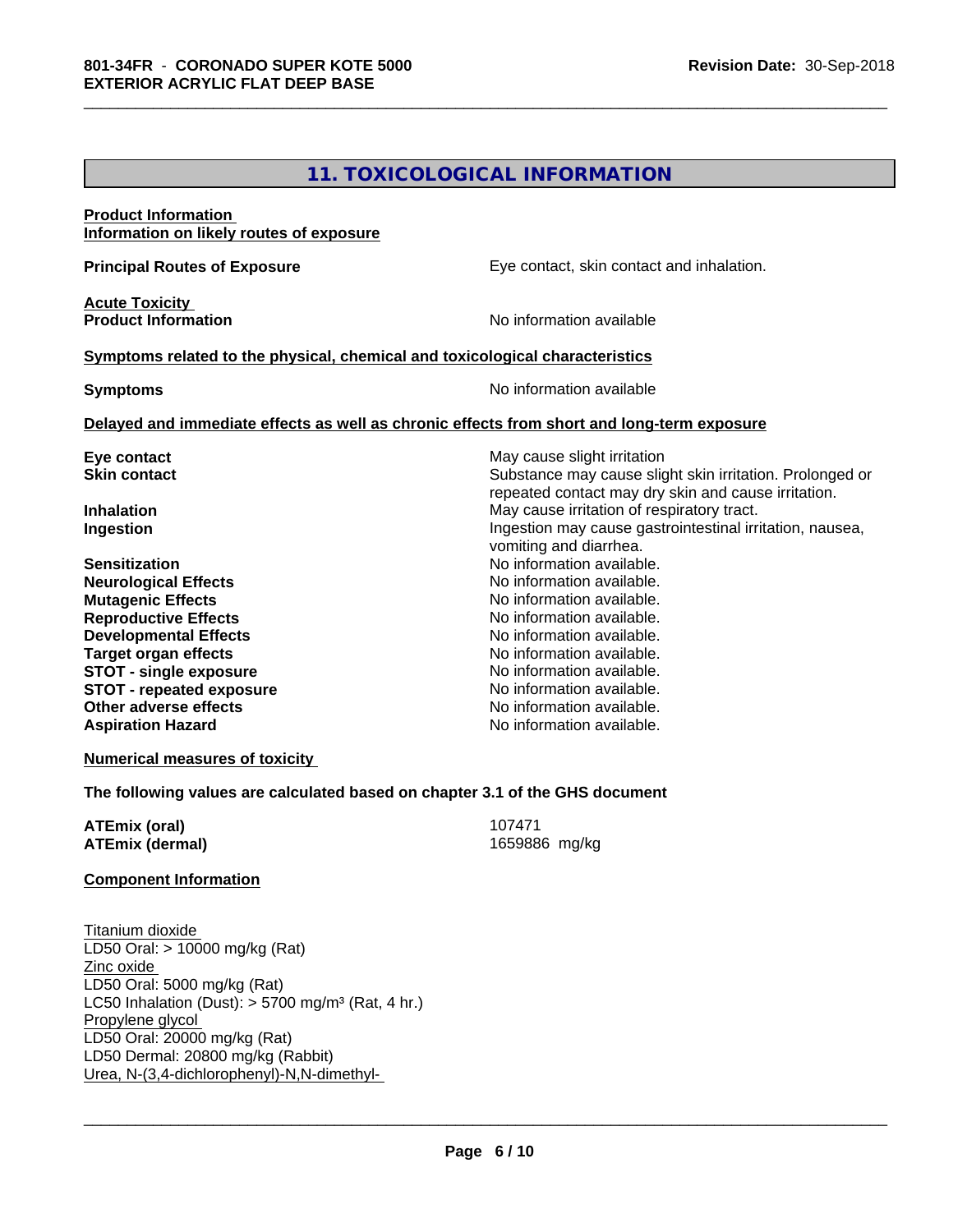LD50 Oral: 1017 mg/kg (Rat) LD50 Dermal: > 5000 mg/kg (Rat)

#### **Chronic Toxicity**

#### **Carcinogenicity**

*The information below indicateswhether each agency has listed any ingredient as a carcinogen:.*

| <b>Chemical name</b> | <b>IARC</b>                                            | <b>NTP</b> |
|----------------------|--------------------------------------------------------|------------|
|                      | Possible <sup>1</sup><br>2B<br>∖ Carcinoɑen ∶<br>Human |            |
| 'Titanium<br>dioxide |                                                        |            |

\_\_\_\_\_\_\_\_\_\_\_\_\_\_\_\_\_\_\_\_\_\_\_\_\_\_\_\_\_\_\_\_\_\_\_\_\_\_\_\_\_\_\_\_\_\_\_\_\_\_\_\_\_\_\_\_\_\_\_\_\_\_\_\_\_\_\_\_\_\_\_\_\_\_\_\_\_\_\_\_\_\_\_\_\_\_\_\_\_\_\_\_\_

• Although IARC has classified titanium dioxide as possibly carcinogenic to humans (2B), their summary concludes: "No significant exposure to titanium dioxide is thought to occur during the use of products in which titanium dioxide is bound to other materials, such as paint."

#### **Legend**

IARC - International Agency for Research on Cancer NTP - National Toxicity Program OSHA - Occupational Safety & Health Administration

**12. ECOLOGICAL INFORMATION**

# **Ecotoxicity Effects**

The environmental impact of this product has not been fully investigated.

### **Product Information**

#### **Acute Toxicity to Fish**

No information available

#### **Acute Toxicity to Aquatic Invertebrates**

No information available

#### **Acute Toxicity to Aquatic Plants**

No information available

#### **Persistence / Degradability**

No information available.

#### **Bioaccumulation**

There is no data for this product.

### **Mobility in Environmental Media**

No information available.

#### **Ozone**

No information available

# **Component Information**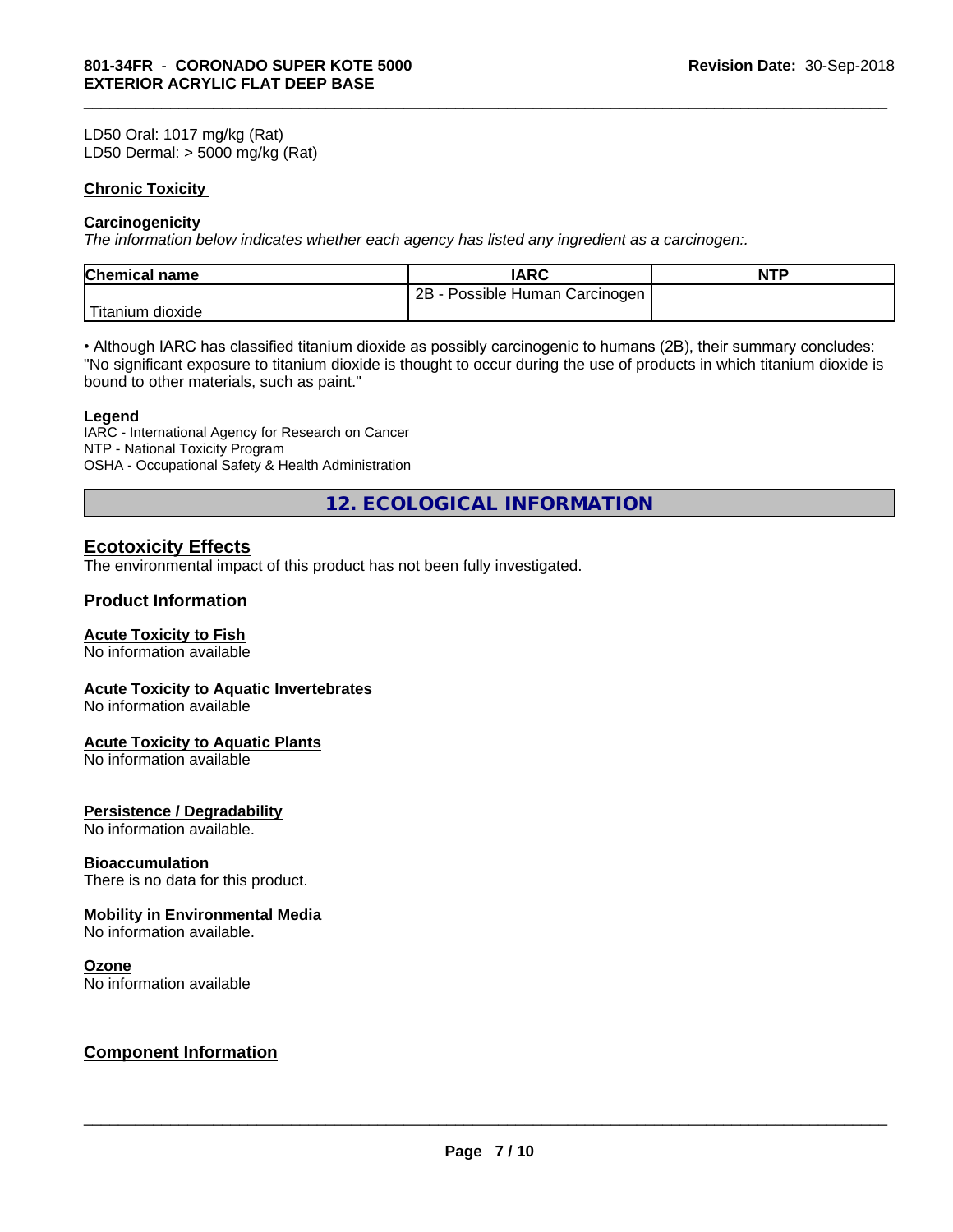#### **Acute Toxicity to Fish**

Titanium dioxide  $LC50:$  > 1000 mg/L (Fathead Minnow - 96 hr.) Propylene glycol LC50: 710 mg/L (Fathead Minnow - 96 hr.) Urea, N-(3,4-dichlorophenyl)-N,N-dimethyl- LC50: 3.5 mg/L (Rainbow Trout - 96 hr.)

#### **Acute Toxicity to Aquatic Invertebrates**

Propylene glycol EC50: > 10000 mg/L (Daphnia magna - 24 hr.)

**Acute Toxicity to Aquatic Plants**

No information available

**13. DISPOSAL CONSIDERATIONS**

\_\_\_\_\_\_\_\_\_\_\_\_\_\_\_\_\_\_\_\_\_\_\_\_\_\_\_\_\_\_\_\_\_\_\_\_\_\_\_\_\_\_\_\_\_\_\_\_\_\_\_\_\_\_\_\_\_\_\_\_\_\_\_\_\_\_\_\_\_\_\_\_\_\_\_\_\_\_\_\_\_\_\_\_\_\_\_\_\_\_\_\_\_

**Waste Disposal Method Dispose of in accordance with federal, state, provincial,** and local regulations. Local requirements may vary, consult your sanitation department or state-designated environmental protection agency for more disposal options.

# **14. TRANSPORT INFORMATION**

**TDG** Not regulated **ICAO / IATA** Not regulated **IMDG / IMO** Not regulated

# **15. REGULATORY INFORMATION**

# **International Inventories**

**TSCA: United States** Yes - All components are listed or exempt. **DSL: Canada** Yes - All components are listed or exempt.

# **National Pollutant Release Inventory (NPRI)**

#### **NPRI Parts 1- 4**

This product contains the following Parts 1-4 NPRI chemicals: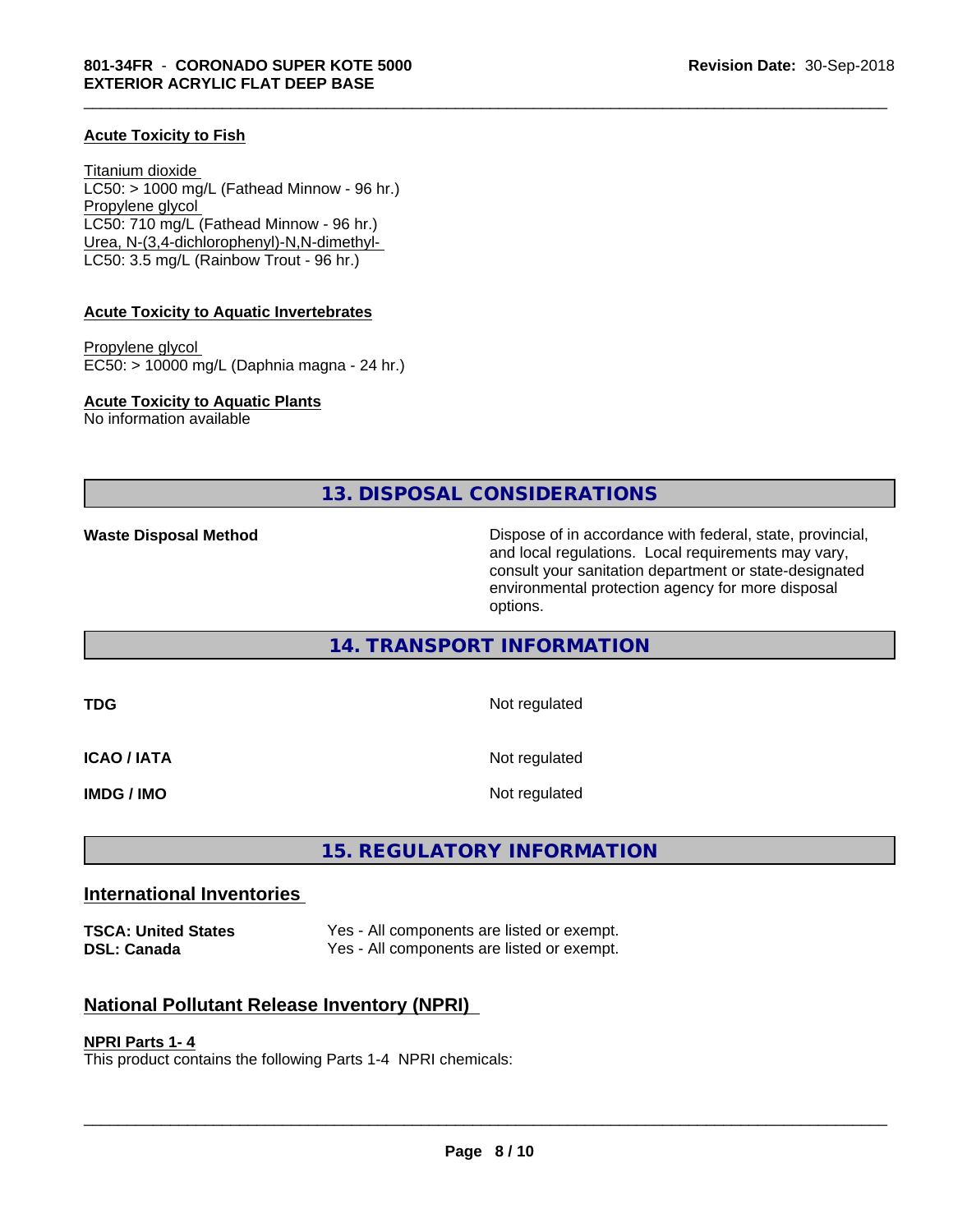#### *None*

#### **NPRI Part 5**

This product contains the following NPRI Part 5 Chemicals:

*None*

#### **WHMIS Regulatory Status**

This product has been classified in accordance with the hazard criteria of the Hazardous Products Regulations (HPR) and the SDS contains all the information required by the HPR.

\_\_\_\_\_\_\_\_\_\_\_\_\_\_\_\_\_\_\_\_\_\_\_\_\_\_\_\_\_\_\_\_\_\_\_\_\_\_\_\_\_\_\_\_\_\_\_\_\_\_\_\_\_\_\_\_\_\_\_\_\_\_\_\_\_\_\_\_\_\_\_\_\_\_\_\_\_\_\_\_\_\_\_\_\_\_\_\_\_\_\_\_\_

| <b>16. OTHER INFORMATION</b>                                                                                                                                                                                |            |                                                                            |                      |                                                                                                                                               |  |
|-------------------------------------------------------------------------------------------------------------------------------------------------------------------------------------------------------------|------------|----------------------------------------------------------------------------|----------------------|-----------------------------------------------------------------------------------------------------------------------------------------------|--|
| HMIS -                                                                                                                                                                                                      | Health: 1* | <b>Flammability: 0</b>                                                     | <b>Reactivity: 0</b> | $PPE: -$                                                                                                                                      |  |
| <b>HMIS Legend</b><br>0 - Minimal Hazard<br>1 - Slight Hazard<br>2 - Moderate Hazard<br>3 - Serious Hazard<br>4 - Severe Hazard<br>* - Chronic Hazard<br>present under the actual normal conditions of use. |            | X - Consult your supervisor or S.O.P. for "Special" handling instructions. |                      | Note: The PPE rating has intentionally been left blank. Choose appropriate PPE that will protect employees from the hazards the material will |  |

*Caution: HMISÒ ratings are based on a 0-4 rating scale, with 0 representing minimal hazards or risks, and 4 representing significant hazards or risks. Although HMISÒ ratings are not required on MSDSs under 29 CFR 1910.1200, the preparer, has chosen to provide them. HMISÒ ratings are to be used only in conjunction with a fully implemented HMISÒ program by workers who have received appropriate HMISÒ training. HMISÒ is a registered trade and service mark of the NPCA. HMISÒ materials may be purchased exclusively from J. J. Keller (800) 327-6868.*

 **WARNING!** If you scrape, sand, or remove old paint, you may release lead dust. LEAD IS TOXIC. EXPOSURE TO LEAD DUST CAN CAUSE SERIOUS ILLNESS, SUCH AS BRAIN DAMAGE, ESPECIALLY IN CHILDREN. PREGNANT WOMEN SHOULD ALSO AVOID EXPOSURE. Wear a NIOSH approved respirator to control lead exposure. Clean up carefully with a HEPA vacuum and a wet mop. Before you start, find out how to protect yourself and your family by logging onto Health Canada @ http://www.hc-sc.gc.ca/ewh-semt/contaminants/lead-plomb/asked\_questions-questions\_posees-eng.php.

| <b>Prepared By</b>                                  | <b>Product Stewardship Department</b><br>Benjamin Moore & Co.<br>101 Paragon Drive<br>Montvale, NJ 07645<br>800-225-5554 |  |
|-----------------------------------------------------|--------------------------------------------------------------------------------------------------------------------------|--|
| <b>Revision Date:</b><br><b>Reason for revision</b> | 30-Sep-2018<br>Not available                                                                                             |  |

#### **Disclaimer**

The information contained herein is presented in good faith and believed to be accurate as of the effective date shown above. This information is furnished without warranty of any kind. Employers should use this information only as a